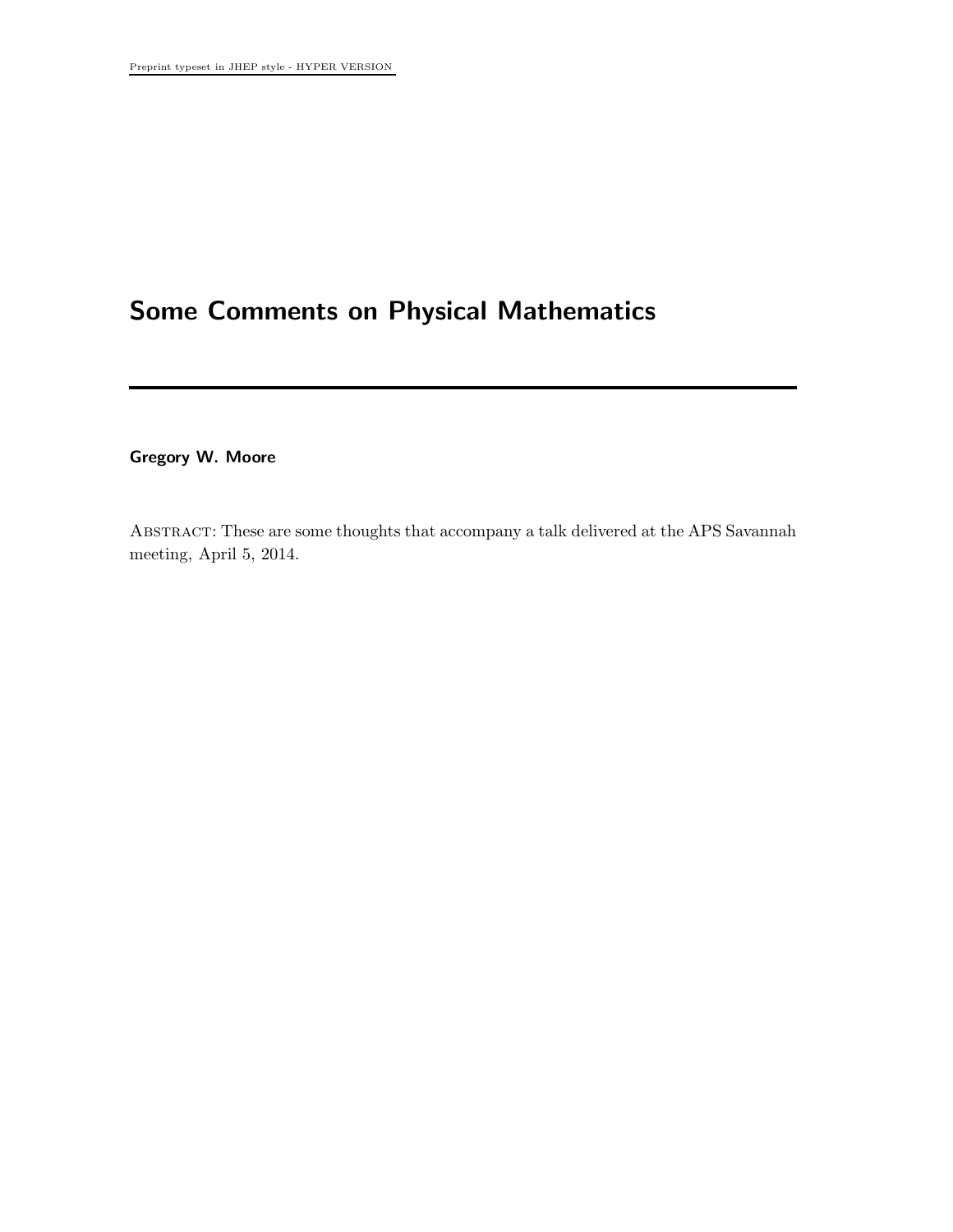I have serious doubts about whether I deserve to be awarded the 2014 Heineman Prize. Nevertheless, I thank the APS and the selection committee for their recognition of the work I have been involved in, as well as the Heineman Foundation for its continued support of Mathematical Physics. Above all, I thank my many excellent collaborators and teachers for making possible my participation in some very rewarding scientific research.  $\frac{1}{1}$ 

I have been asked to give a talk in this prize session, and so I will use the occasion to say a few words about Mathematical Physics, and its relation to the sub-discipline of Physical Mathematics. I will also comment on how some of the work mentioned in the citation illuminates this emergent field.

I will begin by framing the remarks in a much broader historical and philosophical context. I hasten to add that I am neither a historian nor a philosopher of science, as will become immediately obvious to any expert, but my impression is that if we look back to the modern era of science then major figures such as Galileo, Kepler, Leibniz, and Newton were neither physicists nor mathematicans. Rather they were Natural Philosophers. Even around the turn of the 19th century the same could still be said of Bernoulli, Euler, Lagrange, and Hamilton. But a real divide between Mathematics and Physics began to open up in the 19th century. For example in volume 2 of *Nature*, from 1870, we read of the following challenge from the pure mathematician J.J. Sylvester:

*What is wanting is (like a fourth sphere resting on three others in contact) to build up the ideal pyramid is a discourse on the relation of the two branches (mathematics and physics) to, and their action and reaction upon, one another - a magnificent theme with which it is to be hoped that some future president of Section A will crown the edifice, and make the tetrology .... complete.*

James Clerk Maxwell - undoubtedly a physicist - as president of the British Association takes up the challenge in a very interesting address in [30]. He modestly recommends his somewhat-neglected dynamical theory of the electromagnetic field to the mathematical community. According to [12] not many mathematicians paid attention, constituting one of the greatest Missed Opportunities of all time.

That is not to say that first class pure mathematicians of the  $19^{th}$  century were not deeply interested in physics. Riemann and Klein are two outstanding examples. Both Poincaré and Hilbert made it the subject of their addresses to the first two meetings of the International Congress of Mathematicians in 1986 and 1900, respectively. Hilbert's address famously stated 23 problems for the 20th century and the sixth problem concerned the relation of Mathematics and Physics:

*Durch die Untersuchungen ¨uber die Grundlagen der Geometrie wird uns die Aufgabe nahe gelegt, nach diesem Vorbilde diejenigen physikalischen Disciplinen axiomatisch zu behandeln, in denen schon heute die Mathematik eine hervorragende Rolle spielt ...*

<sup>&</sup>lt;sup>1</sup>I would also like to thank F. Denef, N. Seiberg, and E. Witten for making some very useful comments on this essay.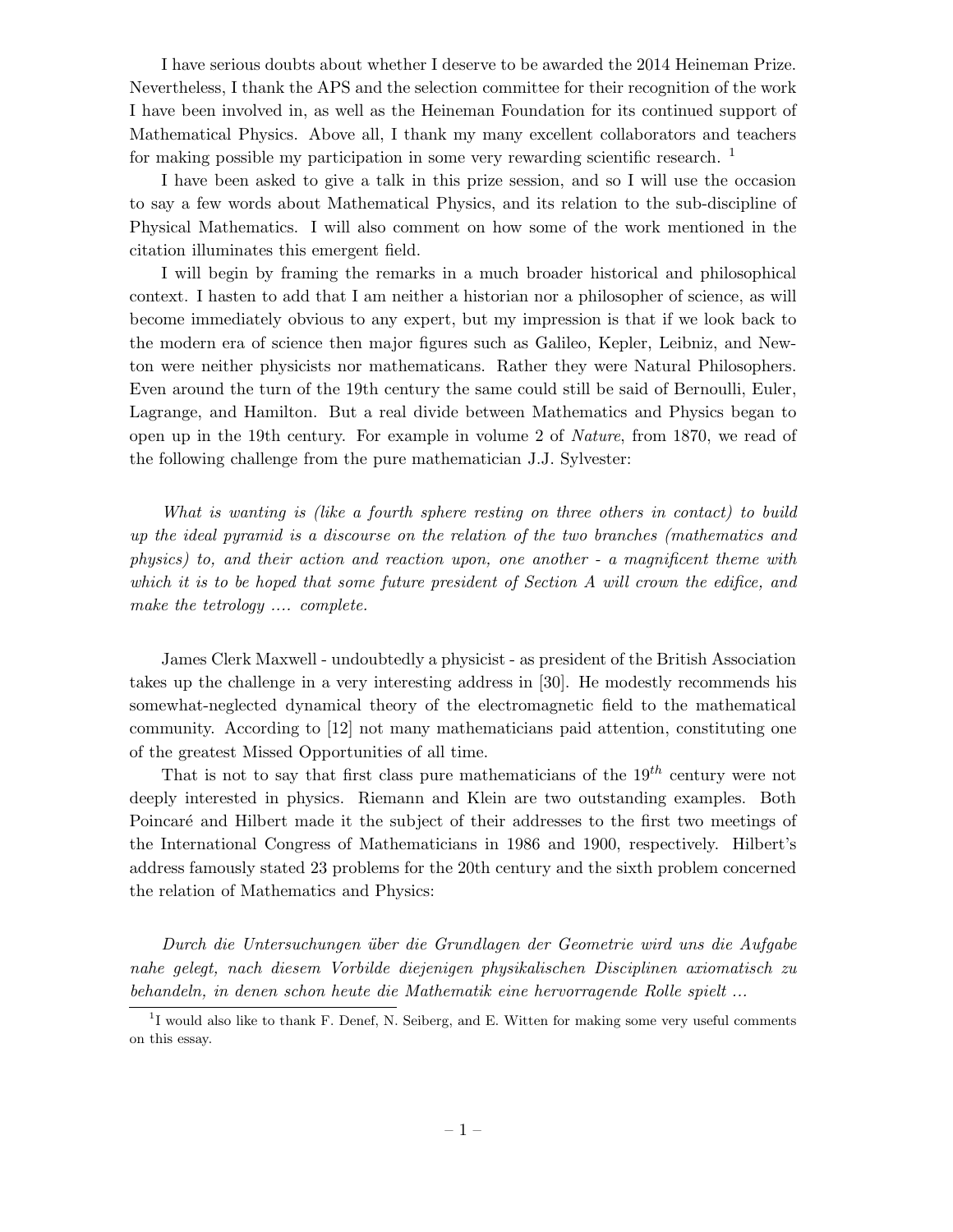*The investigations on the foundations of geometry suggest the problem: To treat in the same manner, by means of axioms, those physical sciences in which mathematics plays an important part ....*

If we (with some generosity) interpret Hilbert's sixth problem as a search for some ultimate foundations of physics, we can certainly say that one common goal (but not the *only* goal) in Physical Mathematics is to elucidate the solution to that problem. I suspect we will be working on it for quite some time to come.

In his stunning 1931 paper (in which he predicted the existence of three new particles - the anti-electron, the anti-proton, and the magnetic monopole) Dirac was both eloquent and exuberant at the very outset [10]:

*The steady progress of physics requires for its theoretical formulation a mathematics that gets continually more advanced ... What however was not expected by the scientific workers of the last century was the particular form that the line of advancement of the mathematics would take, namely, it was expected that the mathematics would get more and more complicated, but would rest on a permanent basis of axioms and definitions, while actually the modern physical developments have required a mathematics that continually shifts its foundations and gets more abstract ... It seems likely that this process of increasing abstraction will continue in the future ...*

He followed up these prophetic words with great prescience and insight in his 1939 Scott Lecture [11]. He predicted, correctly, that new domains of pure mathematics would need to be incorporated into physics:

*Quantum mechanics requires the introduction into physical theory of a vast new domain of pure mathematics - the whole domain connected with non-commutative multiplication. This, coming on top of the introduction of the new geometries by the theory of relativity, indicates a trend which we may expect to continue. We may expect that in the future further big domains of pure mathematics will have to be brought in to deal with the advances in fundamental physics.*

Around the same time, Einstein echoed similar sentiments [14]:

*Our experience up to date justifies us in feeling sure that in Nature is actualized the ideal of mathematical simplicity. It is my conviction that pure mathematical construction enables us to discover the concepts and the laws connecting them which give us the key to the understanding of the phenomena of Nature. Experience can of course guide us in our choice of serviceable mathematical concepts; it cannot possibly be the source from which*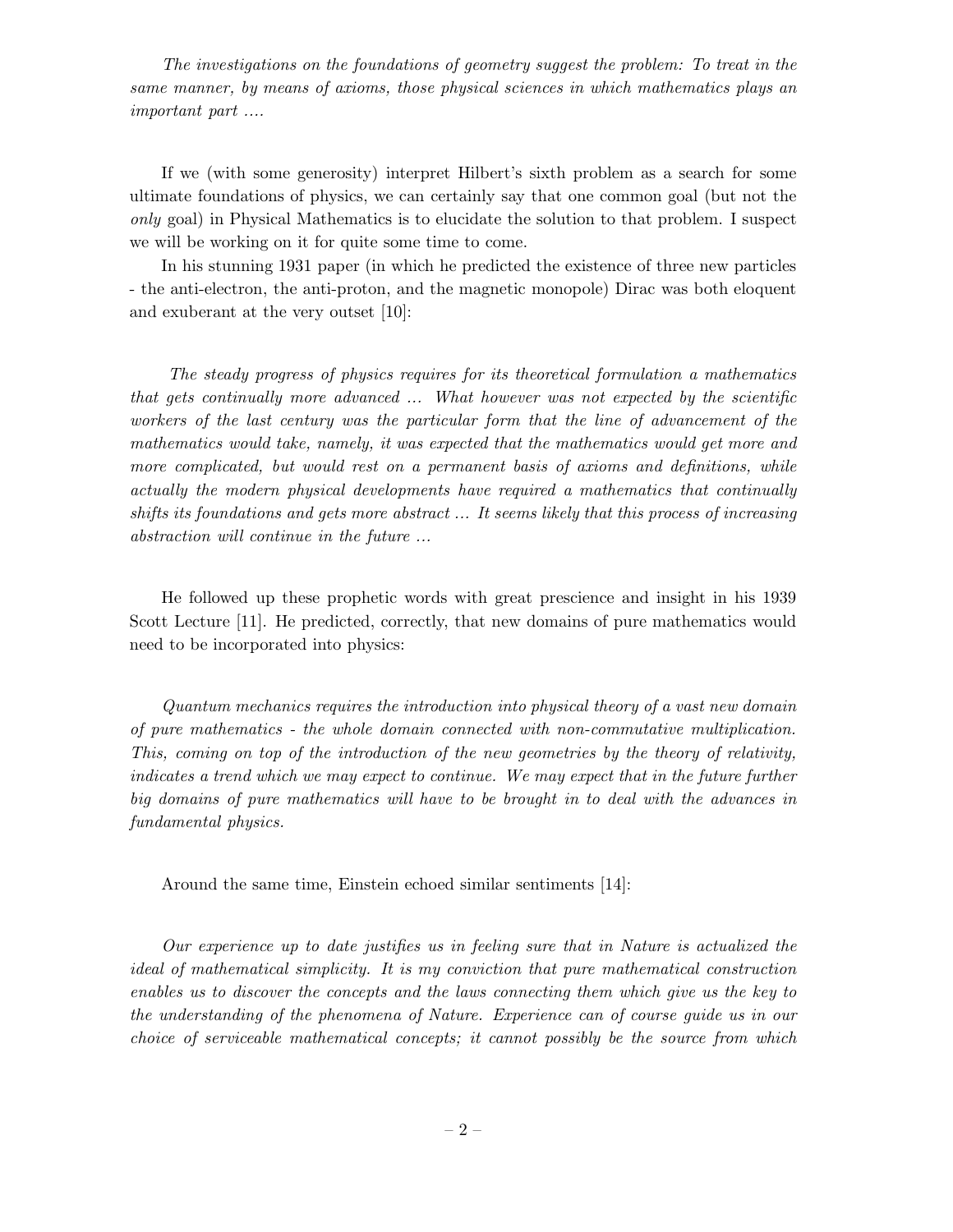*they are derived; experience of course remains the sole criterion of the serviceability of a mathematical construction for physics, but the truly creative principle resides in mathematics. In a certain sense, therefore, I hold it to be true that pure thought is competent to comprehend the real, as the ancients dreamed.*

I will just mention a few more discussions which I have found particularly intriguing. In 1960 Wigner waxed philosophical in his famous essay "On the Unreasonable Effectiveness of Mathematics in the Physical Sciences" [44]. In 1972 Freeman Dyson wrote a beautiful essay on the subject, "Missed Opportunities," [12]. He then followed up a decade later in 1982 with another wonderful commentary, "Unfashionable Pursuits" [13].

In our own time the subject is much discussed and debated (and worse) on various blogs and internet sites. One can't help but think of Ovid's Four Ages of Man.

But something happened between the 1930's, the time of the confident statements of Dirac and Einstein, and the time of Dyson's 1972 essay. For in the latter he famously proclaimed:

*As a working physicist, I am acutely aware of the fact that the marriage between mathematics and physics, which was so enormously fruitful in past centuries, has recently ended in divorce.*

Well, I am happy to report that Mathematics and Physics have remarried, but the new relationship has altered somewhat.

Indeed, at the very time when Dyson was writing his dire announcement, a sea change in our field had begun. Major mathematicians such as Michael Atiyah, Raoul Bott, Graeme Segal, Isidore Singer, and many others,  $2$  began to take a more serious interest in physics, especially the physics of gauge theories and string theories. At about the same time, major physicists such as Sidney Coleman, David Gross, Edward Witten, and again, many others, <sup>3</sup> started to produce results which called for much greater mathematical sophistication than was needed in the 1940's through the 1960's. It gradually became clear that geometers and mathematically-oriented particle physicists had much to say to one another. One thing led to another and, with a great boost from the resurgent interest in string theory, after 40-odd years of a flowering of intellectual endeavor a new field has emerged with its own distinctive character, its own aims and values, its own standards of proof. I like to refer to the subject as "Physical Mathematics."

The use of the term "Physical Mathematics" in contrast to the more traditional "Mathematical Physics" by myself and others is not meant to detract from the venerable subject of Mathematical Physics but rather to delineate a smaller subfield characterized by questions and goals that are often motivated, on the physics side, by quantum gravity, string theory, and supersymmetry, (and more recently by the notion of topological phases in

<sup>&</sup>lt;sup>2</sup>I have just mentioned the four mathematicians who had the greatest influence on my own development. <sup>3</sup>Again, I have just mentioned the three physicists who were my principle teachers.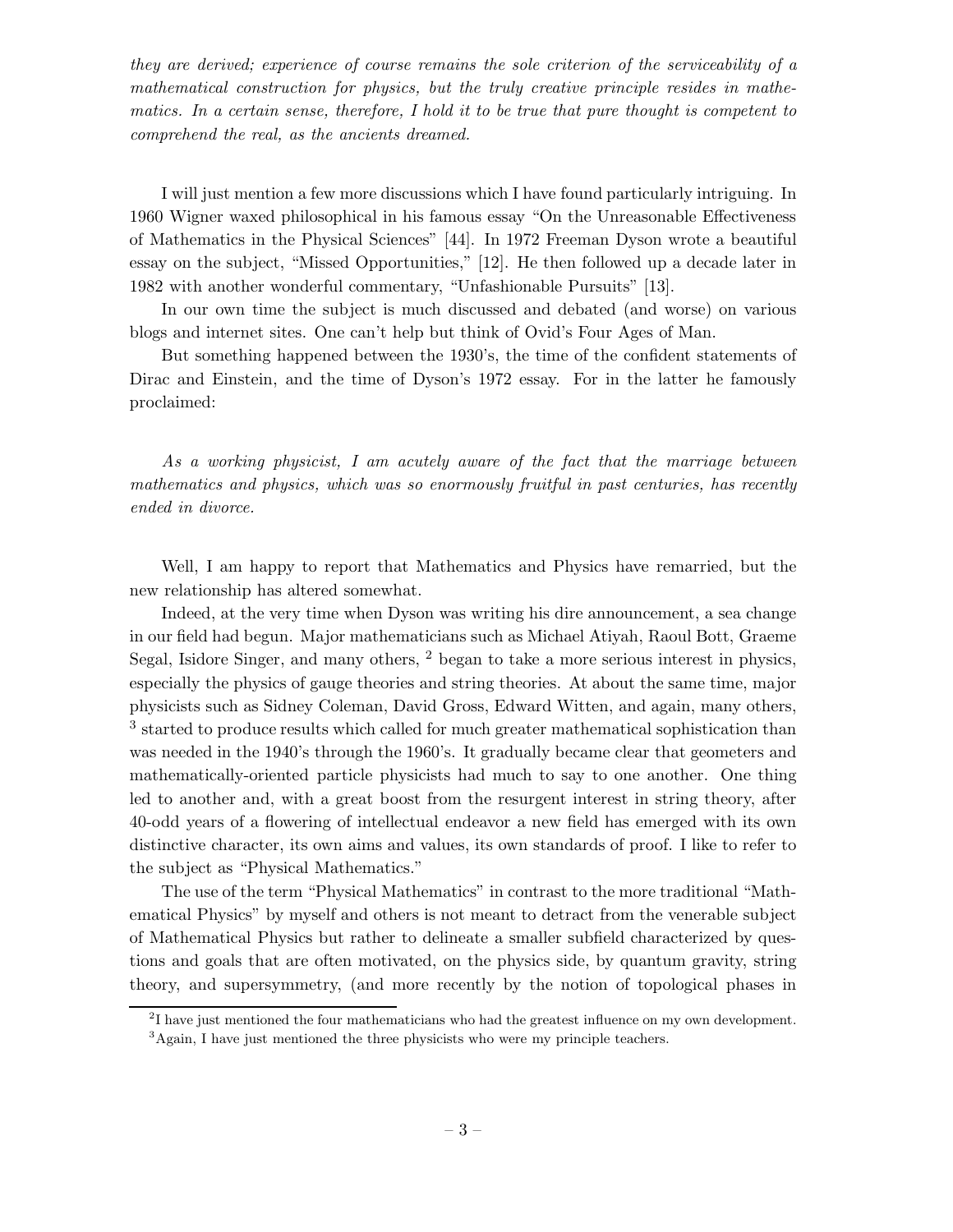condensed matter physics), and, on the mathematics side, often involve deep relations to infinite-dimensional Lie algebras (and groups), topology, geometry, and even analytic number theory, in addition to the more traditional relations of physics to algebra, group theory, and analysis. To repeat, one of the guiding principles is the goal of understanding the ultimate foundations of physics. Following the lessons of history, as so beautifully stressed by Dirac, we may reasonably expect this to lead to important new insights in mathematics. But - and here is the central point of this essay - it is also true that getting there is more than half the fun: If a physical insight leads to a significant new result in mathematics, that is considered a success. It is a success just as profound and notable as an experimental confirmation from a laboratory of a theoretical prediction of a peak or trough. For example, the discovery of a new and powerful invariant of four-dimensional manifolds is a vindication just as satisfying as the discovery of a new particle. I do not pretend to know the true locus of mathematical reality, but to me such a discovery uncovers an element of truth about our "real world." But this is as far as I dare venture into the treacherous domain of epistomology.

I was instructed to speak about my own work in this talk, and so I will now zoom in, as it were, from the grand vistas of the above remarks to the minutia of individual research and to try to put some of the work of myself and my collaborators into the context of the still vast territory of Physical Mathematics. The citation for the Heineman prize was a bit vague, and that is as it should be: During my own career I've been on base many times, but I've never yet hit a grand slam. So, I will discuss two very different examples which illuminate this larger field of Physical Mathematics. Ironically, while they appear very different, in the last few years they have turned out to be intimately connected.

The first example is a story which, for me, began with the groundbreaking work of Belavin, Polyakov, and Zamolodchikov on two-dimensional conformal field theory [4]. A number of people, including Daniel Friedan, Stephen Shenker, Erik Verlinde, and myself recognized that there is a "Goldilocks" subset of two-dimensional conformal field theories which are amenable to a much more detailed structural analysis than is possible for the general CFT, but nevertheless exhibit very rich properties. These were called *rational conformal field theories* (RCFT's). In 1988 Nathan Seiberg and I proposed a classification of RCFT's using the monodromy and modular properties of the analytic functions, known as conformal blocks, which are used to construct the correlation functions of the theory [32, 33, 34]. The monodromy and modular data formed a beautiful mathematical structure known as a "modular tensor category." Physicists were at first resistant to the use of category theory, but in part thanks to deep insights of Alexei Kitaev and Michael Freedman and others, many physicists have embraced the subject and it remains vital today in attempts to understand topological phases of matter in condensed matter theory and in potential applications to topologically protected quantum computation. This mathematics also had more direct physical applications to the quantum Hall effect. For example it led to the proposal of a Pfaffian trial wavefunction which might be relevant to certain quantum Hall states with novel excitations satisfying nonabelian statistics [35].

On the mathematical side, the subject of modular tensor categories is closely related to the application of physics to knot invariants. The invention of modular tensor cate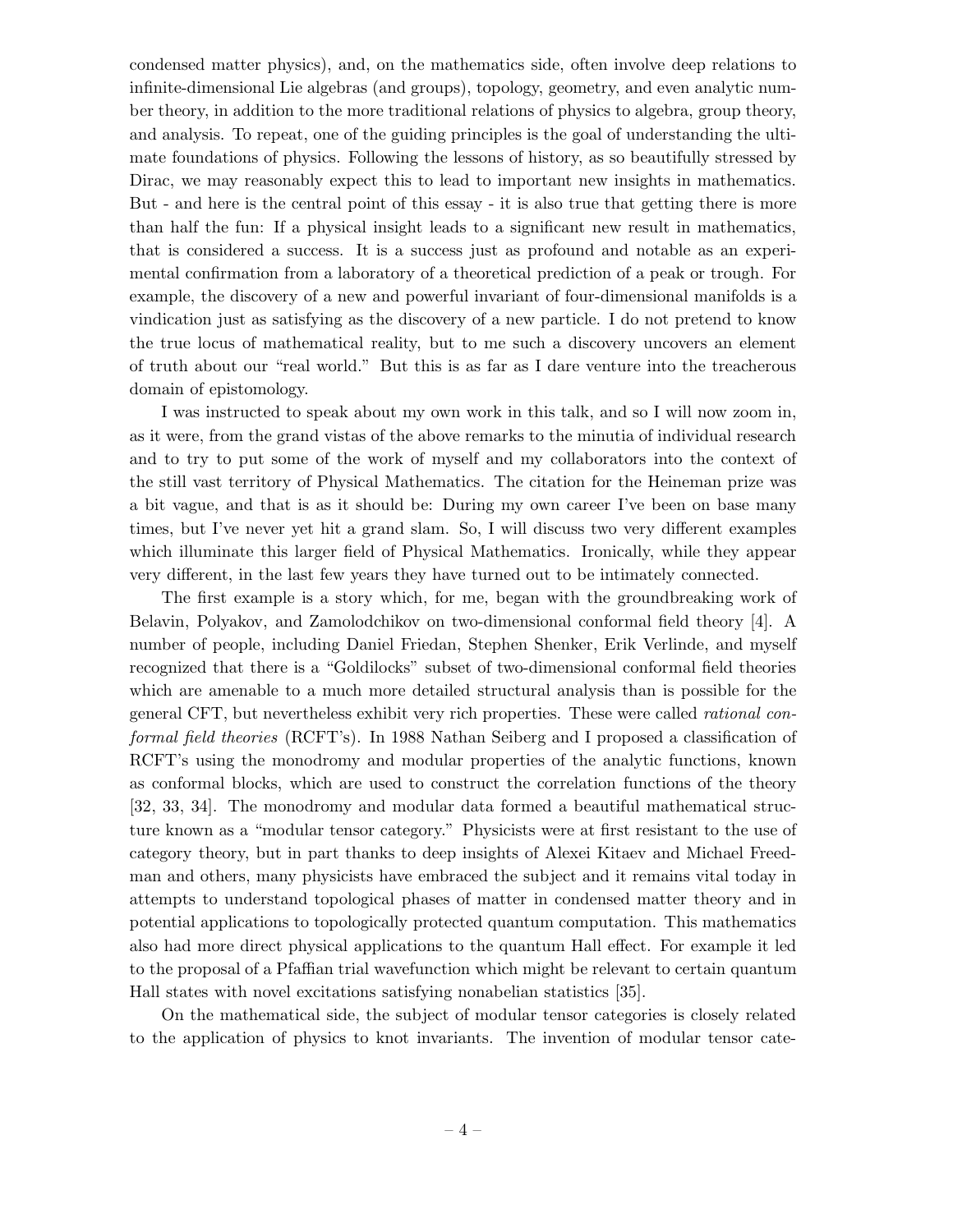gories in 1988 was one of several strands which Edward Witten tied up beautifully in his interpretation of the Jones polynomial of knots via three-dimensional Chern-Simons gauge theory [47]. This is clearly Physical Mathematics: Nobody is going to measure the Jones polynomial at the LHC. But it led, on the one hand, to profound developments in lowdimensionaly topology, such as the Reshetikhin-Turaev invariants of 3-manifolds, and on the other hand it provided an important example of "holography," a concept which has proven to be of great importance in our current understanding of the quantum physics of black holes and the gauge/gravity correspondence.

My second example has to do with a certain class of quantum field theories and string theories known as "theories with extended supersymmetry." The basic idea is that these theories have a global symmetry - known as "R-symmetry" - such as  $SO(N)$  or  $SU(N)$ such that supersymmetry operators transform nontrivially under R-symmetry. For example one could have N supersymmetry operators  $(Q^1_\alpha, \ldots, Q^N_\alpha)$ , each squaring to translations and each exchanging bosons and fermions, but the  $(Q^1_\alpha, \ldots, Q^N_\alpha)$  also transform in the irreducible N-dimensional representation of  $SO(N)$  or  $SU(N)$ .

The *kinematics* of theories with extended supersymmetry - i.e. the construction of field and particle multiplets and Lagrangians - were thoroughly investigated in the 1970's. Those constructions are very beautiful, and build on the great principles of symmetry that dominated 20th century physics. But for some time the investigation of the *dynamics* of these theories lay fallow. That began to change dramatically in 1994 with the resurgence of interest in strong-weak coupling duality symmetries and especiallly with the groundbreaking work of Seiberg and Witten on N=2 Quantum Field Theories [39, 40]. These developments amply demonstrated that theories with extended supersymmetry constitute yet another Goldilocks class of theories which are special enough to admit exact nontrivial results on their dynamics, but general enough to exhibit a host of nontrivial dynamical phenomena. With the benefit of twenty years of hindsight we can see that the promise of the Seiberg-Witten breakthrough is three-fold:

- 1. First, one can make exact statements about the long distance/low energy behavior of the theory. Especially, one can describe exactly how the massless particles in the theory interact at low energies in the limit of low energies. <sup>4</sup>
- 2. Second, one can make exact statements about the spectrum of the Hamiltonian for a subsector of the Hilbert space of states called the "BPS subspace."
- 3. Third, one can make exact statements about path integrals with extended observables known as line defects, surface defects, and interfaces. (Often called line operators, surface operators, and domain walls, respectively.)

One (oversimplified) way to encapsulate Seiberg and Witten's main result is this: They

<sup>&</sup>lt;sup>4</sup>Technically, one can give exact expressions for the leading (two-derivative) terms in a derivative expansion of the low energy effective action.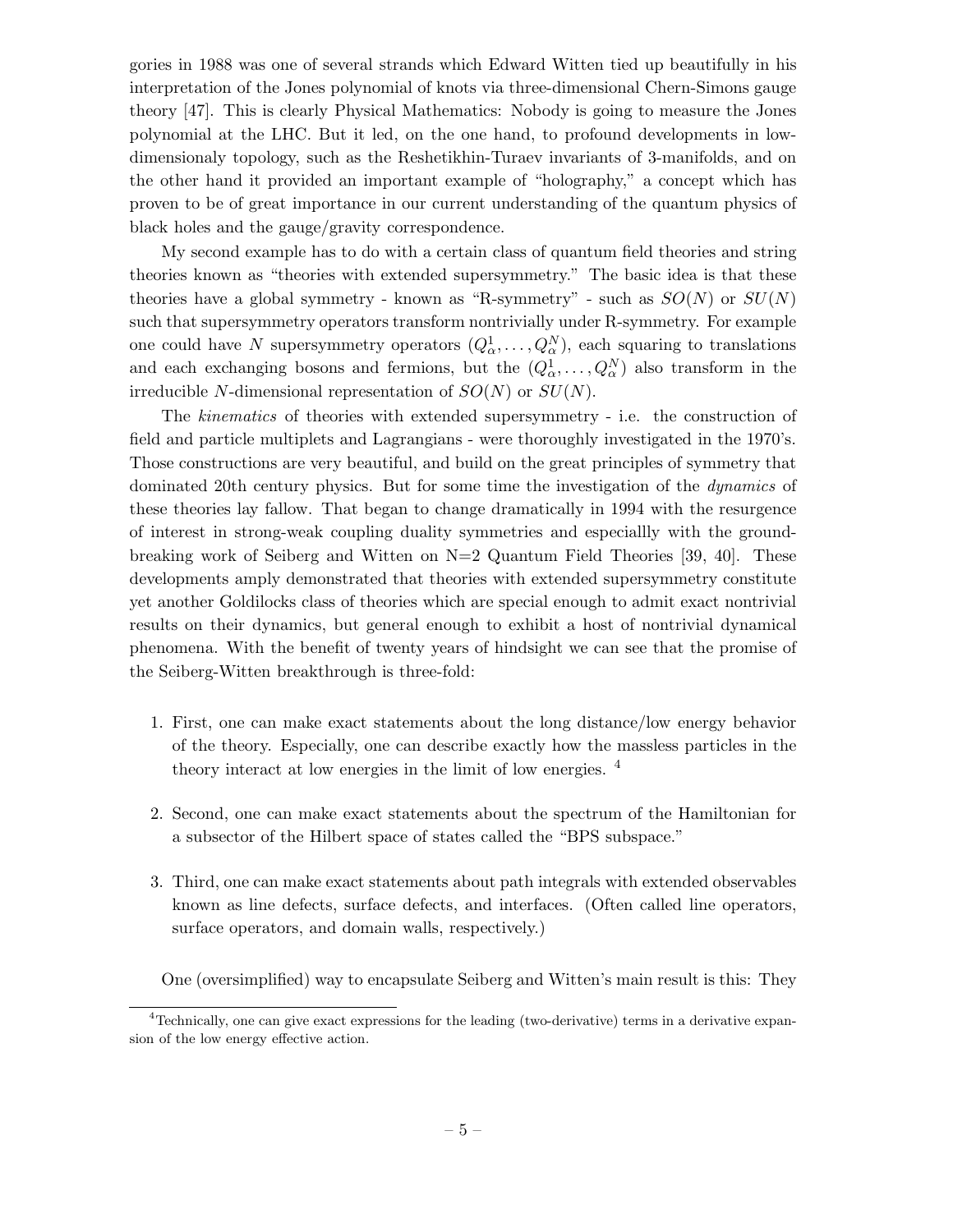studied an  $N=2$  theory with  $SU(2)$  gauge symmetry. In addition to the "W and Z bosons"

$$
A_{\mu} = \begin{pmatrix} Z_{\mu} & W_{\mu}^{+} \\ W_{\mu}^{-} & -Z_{\mu} \end{pmatrix}
$$
 (1)

the extended supersymmetry demands the presence of a complex scalar Higgs field

$$
\Phi = \begin{pmatrix} \varphi & \varphi^+ \\ \varphi^- & -\varphi \end{pmatrix} . \tag{2}
$$

Just as in the Higgs mechanism of Nature the field  $\Phi$  develops a vacuum expectation value

$$
\langle \Phi \rangle = \begin{pmatrix} u & 0 \\ 0 & -u \end{pmatrix} \tag{3}
$$

and spontaneously breaks  $SU(2)$  gauge symmetry to  $U(1)$  gauge symmetry. <sup>5</sup> Just as in Nature, at low energies, the dynamics is governed by a version of Maxwell's theory. Unlike the case of Nature, in this model it is a version of Maxwell's theory with  $N = 2$ supersymmetry. The unbroken supersymmetry has the crucial implication that, unlike Nature where the Higgs VEV is determined to be 246GeV, in this model the Higgs VEV u is *undetermined*, even at the quantum level, and there is hence a *manifold of vacua* B. In the example of  $SU(2)$  gauge theory the manifold  $\beta$  is just the complex plane, but other  $N=2$  theories have more complicated manifolds  $\beta$  (with some very interesting geometry). Seiberg and Witten showed that the strength of Coulomb's law, i.e. the fine structure constant  $\alpha(u)$ , is an interesting function on  $\beta$ , and moreover it can be exactly computed in terms of two functions  $a(u)$  and  $a_D(u)$  using a formula roughly like

$$
\alpha(u)^{-1} \sim \text{Im}\left(\frac{da_D(u)}{da(u)}\right). \tag{4}
$$

The really exciting part of Seiberg and Witten's discovery was not so much the formula (4) (which was, in some sense, already well-known to experts on extended supersymmetry) but rather the method by which the functions  $a(u)$  and  $a_D(u)$  could be extracted. It turned out that they are "periods of an elliptic curve."

Briefly, what this means is that we can consider the equation for two complex variables  $y$  and  $z$ :

$$
y^2 = z + u + \frac{1}{z} \tag{5}
$$

Since y and z are complex there are four real unknowns in  $(y, z)$  and (5) is equivalent to two real equations. So the solution space is a two-dimensional surface. It turns out to be a

<sup>&</sup>lt;sup>5</sup>Technically, we should actually work with gauge invariant quantities and define  $u := \frac{1}{2} \langle \text{Tr} \Phi^2 \rangle$ . So in a technically correct equation the diagonal matrix elements in (3) are in fact given by the function  $\pm a(u)$ appearing in equation (6) below. In the limit of weak coupling/large vev  $a(u) \sim \sqrt{u}$ . We have written a slightly wrong formula in (3) because our discussion is aimed at nonexperts and we are trying to keep things simple.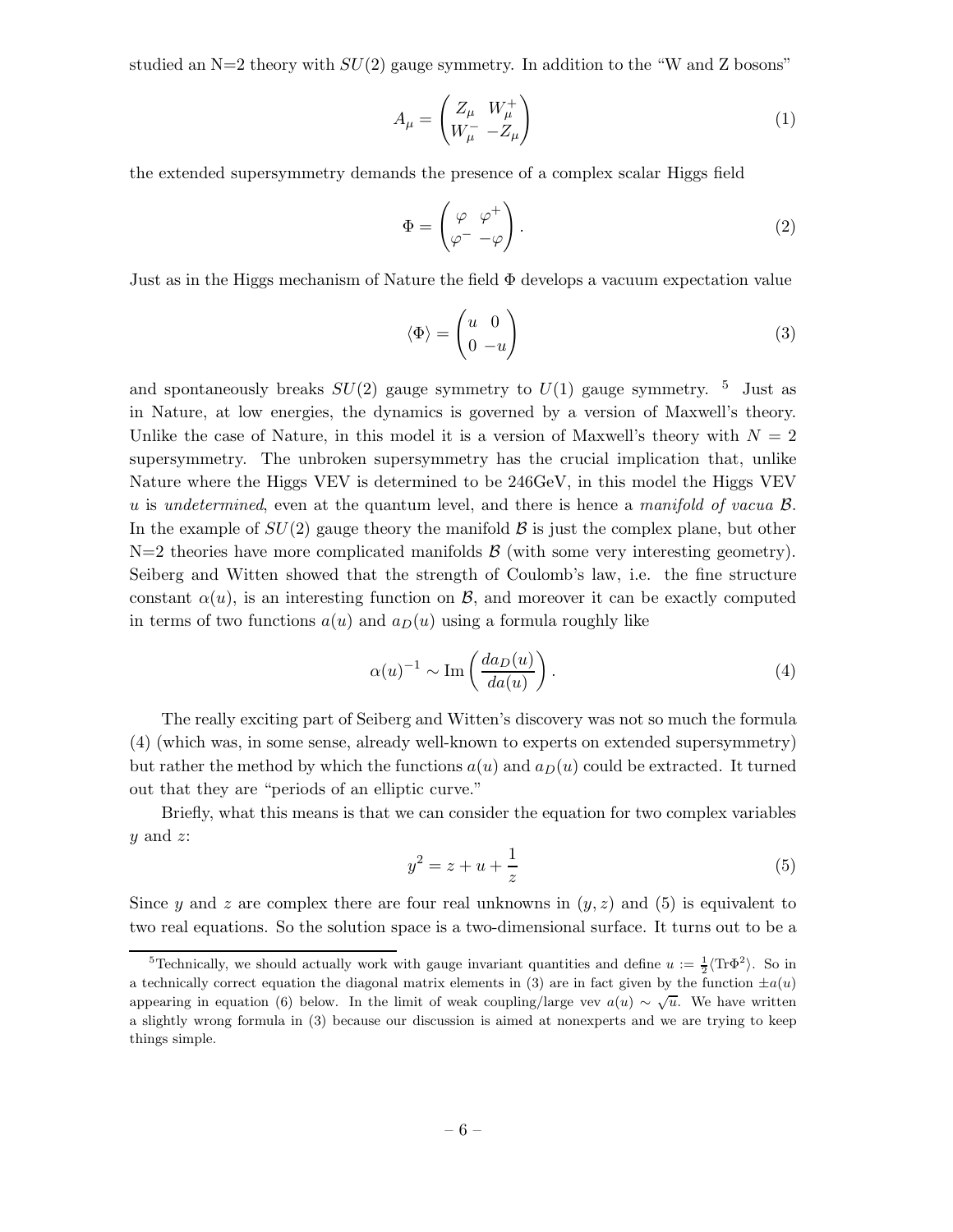(punctured) torus. Moreover, if one chooses the two basic noncontracible curves on a torus A and B then Seiberg and Witten's basic formula is that

$$
a(u) = \int_A y \frac{dz}{z}
$$
  
\n
$$
a_D(u) = \int_B y \frac{dz}{z}
$$
\n(6)

For our purposes here these mathematical details are not particularly important. The really crucial point is that the subject of elliptic curves is a profound and rich subfield of mathematics. Work on elliptic curves goes back to the early 19th century and continues vigorously to this day. For example, elliptic curves played an important role in the ultimate resolution of Fermat's Last Theorem.

This breakthrough nicely illustrates the theme of Physical Mathematics. Clearly, this is a profound advance in our understanding of theoretical physics. Moreover, the beautiful role played by elliptic curves and many related aspects of algebraic geometry illustrates what Wigner called "The Unreasonable Effectiveness of Mathematics in the Natural Sciences." But, then, in the hands of Witten, this physical insight was used to produce new and extremely powerful invariants of four-manifolds, now known as "Seiberg-Witten invariants" [48]. This is a powerful illustration of a converse to Wigner's dictum, namely, the Unreasonable Effectiveness of Physics in Mathematics. Later, drawing on an improved understanding of the relation between Donaldson invariants and Seiberg-Witten invariants [36] it was discovered that the existence of superconformal fixed points imply new results on the topology of four-manifolds [28, 29]. Yet again, a physical insight leads to an unexpected result in mathematics.

Let us return to the three-fold promise of the Seiberg-Witten breakthrough. I would guestimate that there have been well over ten-thousand physicist-years devoted to the intense investigation of four-dimensional  $N=2$  field theories. Nevertheless, the full promise of the Seiberg-Witten breakthrough has not yet been fully realized. The two original Seiberg-Witten papers, and most of the immediate follow-up papers, were primarily focused on results of the first type in the above trichotomy. We can now describe the low energy dynamics for (infinitely) many  $N=2$  theories, though still not for an arbitrary  $N=2$  theory, although progress continues to this day [38]. For the second class of results, some important information was worked out in the 1990's but only for isolated cases. In the past eight years a much more systematic understanding of the "BPS spectrum" of  $N=2$  theories has been elucidated. The third class of results is again a more recent development. I will now turn to a description of some of my own involvement in these two latter kinds of results.

The *BPS states* <sup>6</sup> are certain exact eigenstates of the Hamiltonian whose energy eigenvalues we can compute exactly. We can do this because they are annihilated by some linear combinations of supersymmetry operators, and the supersymmetry algebra then implies

<sup>6</sup>The term was coined by Seiberg and Witten to honor Bogomolnyi, Prasad, and Sommerfield. The importance of BPS states was first recognized by David Olive and Edward Witten in [45]. The term "BPS monopole" is much older and in fact goes back at least to [22]. The relation between these is that a semiclassical description of some BPS states is given by BPS monopoles.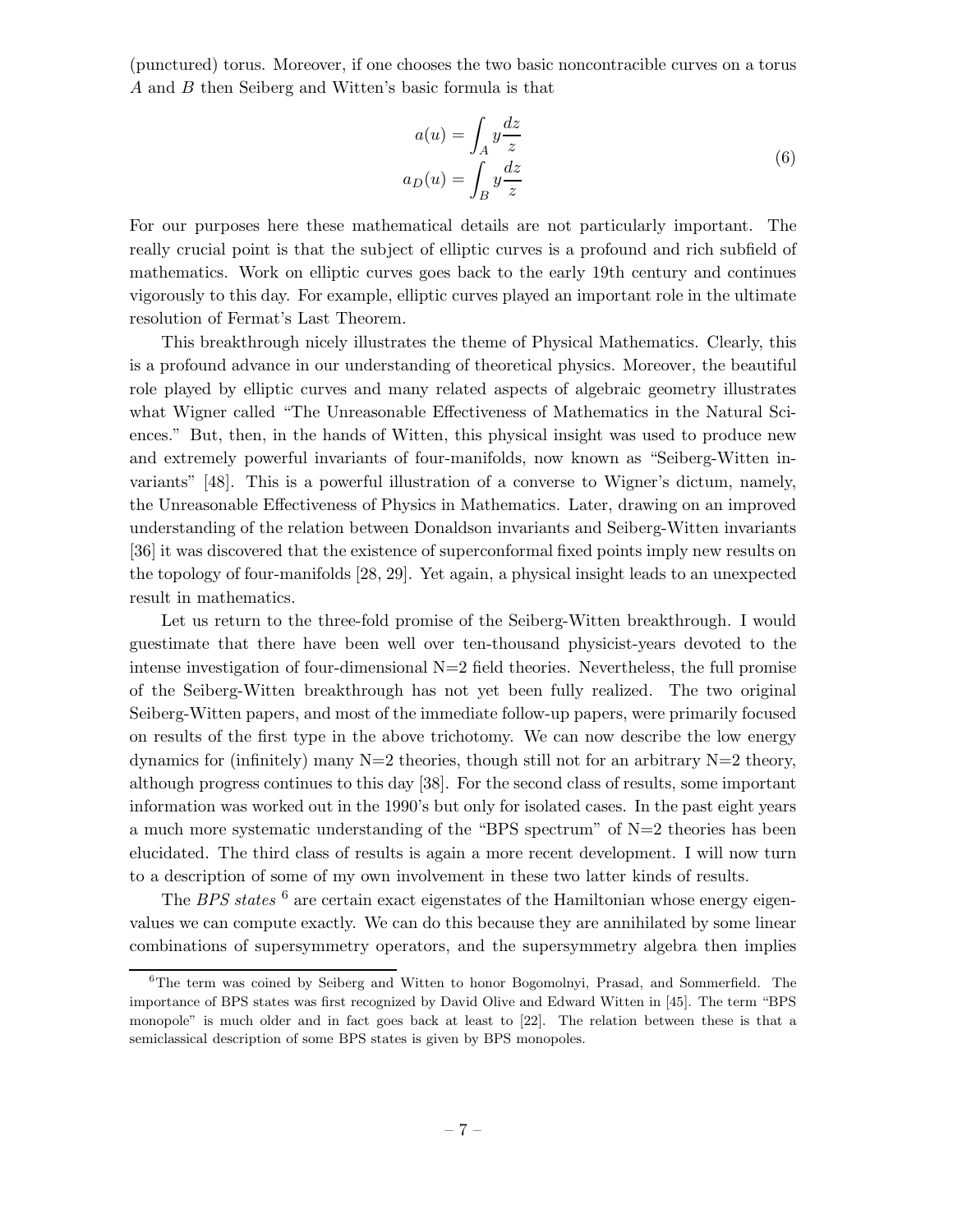that their energy is given in terms of relatively accessible and computable quantities such as the functions  $a(u)$  and  $a_D(u)$ . For example, in the  $SU(2)$  N=2 gauge theory a state  $\psi$ with electric charge  $q$  and magnetic charge  $p$  has a mass given by

$$
M(\psi) = |qa(u) + pa_D(u)|. \tag{7}
$$

The function  $Z_{\psi}(u) = qa(u) + pa_D(u)$  on B is known as the *central charge* of the state.

The formula (7) tells us the mass a BPS state of charges  $\gamma = (q, p) \in \mathbb{Z}^2$  would have, *provided* such a state exists. It does *not* tell us which charges  $\gamma$  are actually populated in the Hilbert space! The problem of determining which states are in fact populated is the problem of finding the *BPS spectrum*. The second class of results in the above trichotomy concerns finding the BPS spectrum. It is not an easy problem.

An essential feature of the BPS spectrum, which eventually led to the key progress of the past eight years, is that the BPS spectrum is only *piecewise continuous* as a function of  $u \in \mathcal{B}$ . The essential physical phenomenon here is that two BPS states, say of charges  $\gamma_1, \gamma_2 \in \mathbb{Z}^2$  can interact and form a boundstate, which is itself a BPS state. <sup>7</sup> Since the electric and magnetic charges are additive, the new state has electromagnetic charge  $\gamma_1 + \gamma_2$ , and since <sup>8</sup>  $Z_{\gamma}(u)$  is linear in these charges the boundstate has binding energy:

$$
|Z_{\gamma_1}(u) + Z_{\gamma_2}(u)| - |Z_{\gamma_1}(u)| - |Z_{\gamma_2}(u)| \le 0.
$$
 (8)

We are interested in where, as a function of  $u$ , the boundstate can decay. This can only happen when the binding energy is zero, which in turn only happens when  $Z_{\gamma_1}(u)$  are  $Z_{\gamma_2}(u)$ are parallel complex numbers. The condition of "marginal stability" then becomes:

$$
\text{Im}Z_{\gamma_1}(u)\overline{Z_{\gamma_2}(u)} = 0 \qquad \& \qquad \text{Re}Z_{\gamma_1}(u)\overline{Z_{\gamma_2}(u)} > 0. \tag{9}
$$

This is one real equation, (and an open condition) and hence describes a wall inside  $\beta$ . <sup>9</sup> If BPS boundstates are going to cease existing as we vary  $u$ , they must do it along this wall of marginal stability.

There is a simple physical picture that explains how such BPS states can stop existing as the parameter  $u$  is changed. It was independently discovered by several groups [27, 31, 24] and by myself and Frederik Denef [9]. If we take a semiclassical view then some BPS states can be described as dyonic solitons in the spontaneously broken gauge theory. Two such dyons can interact via the electromagnetic field as well as via the Higgs field. When these forces balance a boundstate can form. Denef derived a beautiful formula for the boundstate

<sup>7</sup>This crucial observation has a long history. It was first observed in the context of quantum field theories in  $1+1$  dimensions with (two-dimensional)  $N=2$  supersymmetry [6] and was then more deeply investigated in the two-dimensional context by S. Cecotti and C. Vafa [7]. It then played a crucial role in verifying the consistency of the Seiberg-Witten description of low-energy dynamics in [39]. Then M. Douglas and collaborators began studying stability issues of BPS states in string compactifications in [5] and in many subsequent works. See [2] for a review of the progress from this period and its relation to Kontsevich's homological mirror symmetry conjecture [25].

<sup>&</sup>lt;sup>8</sup>We replace  $\psi$  by its electromagnetic charge  $\gamma$  since that is the only relevant aspect for computing  $Z_{\psi}$ . <sup>9</sup>Technically it is a real codimension one subvariety.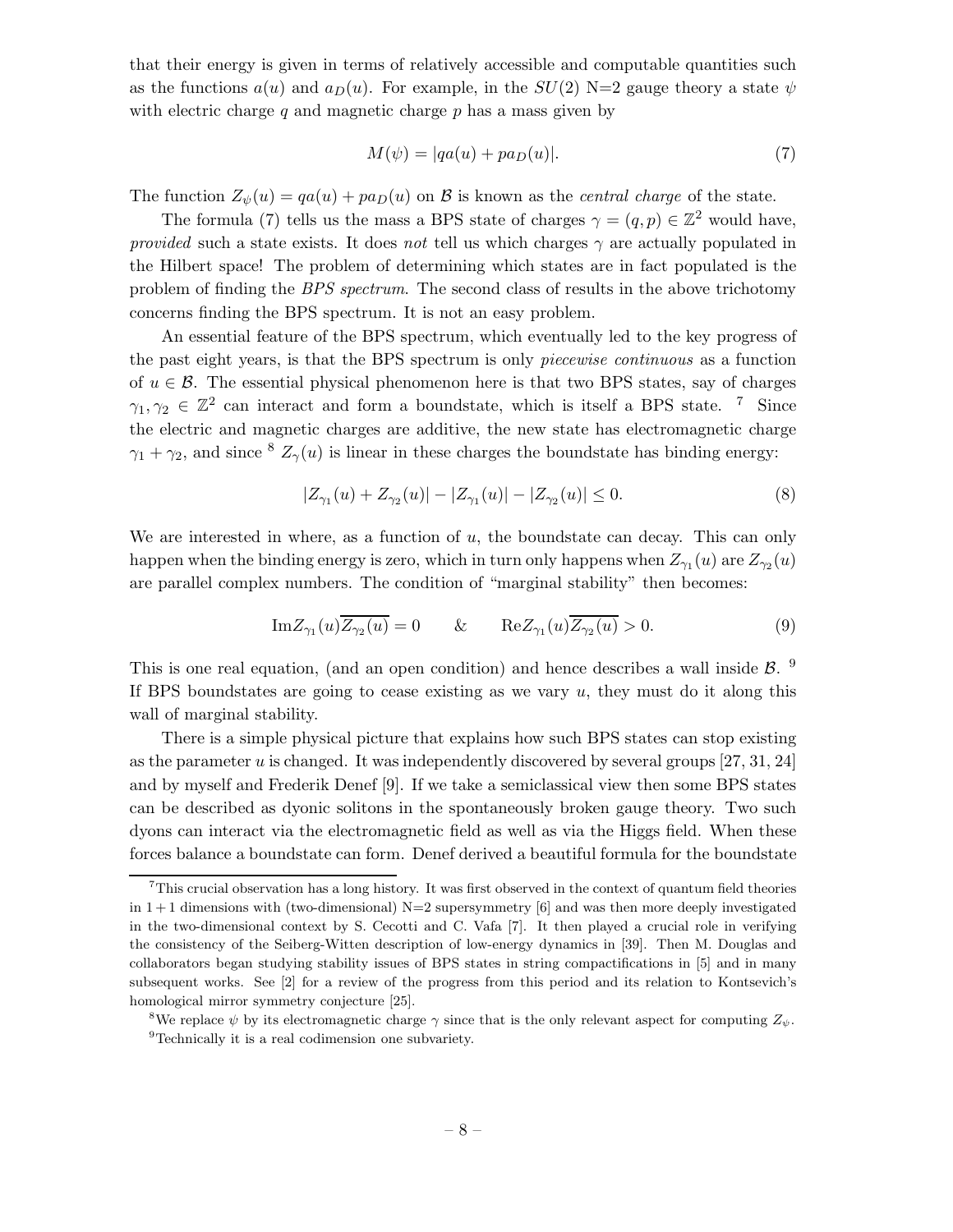radius in terms of the central charges [8]:

$$
R(u) = \langle \gamma_1, \gamma_2 \rangle \frac{|Z_{\gamma_1}(u) + Z_{\gamma_2}(u)|}{2\mathrm{Im}\left(Z_{\gamma_1}(u)\overline{Z_{\gamma_2}(u)}\right)} \tag{10}
$$

where  $\langle \gamma_1, \gamma_2 \rangle = p_1 q_2 - p_2 q_1$  measures the angular momentum in the electromagnetic field of the dyonic pair. Clearly the boundstate radius should be positive,  $R(u) > 0$ , and hence that boundstate can only exist when

$$
\langle \gamma_1, \gamma_2 \rangle \text{Im} \left( Z_{\gamma_1}(u) \overline{Z_{\gamma_2}(u)} \right) > 0. \tag{11}
$$

As the wall of marginal stability is approached the boundstate radius goes to infinity: The boundstate leaves the physical Hilbert space, and the space of BPS states is thus discontinuous as a function of the vev u. This is known as the *wall-crossing phenomenon*.

We would like to understand how to describe the wall-crossing quantitatively. This is difficult in part because now only can BPS states form two-particle BPS boundstates but they can also form multiparticle BPS boundstates. It turns out to be very useful to replace the vector space  $\mathcal{H}_{(q,p)}^{\text{BPS}}$  by an integer  $\Omega_{(q,p)}$ , the so-called *BPS index*, which is a signed sum over the space. Properly viewed, the BPS index is an example of what is known as a *Witten index* [46], so let us take a moment to recall this concept.

Suppose that a Hilbert space  $\mathcal{H}$  has a decomposition  $\mathcal{H} = \mathcal{H}^0 \oplus \mathcal{H}^1$  (thought of as "bosonic" and "fermionic" spaces) together with a self-adjoint operator which takes the block-form

$$
D = \begin{pmatrix} 0 & Q \\ Q^{\dagger} & 0 \end{pmatrix} \tag{12}
$$

so that the Hamiltonian is the positive semidefinite operator  $D^2$ . Put differently, we can introduce a "fermionic parity," often denoted  $(-1)^F$  which in 2 × 2 block notation is just

$$
(-1)^{F} = \begin{pmatrix} 1 & 0 \\ 0 & -1 \end{pmatrix} \tag{13}
$$

and hence anticommutes with D. The Witten index is then

$$
\operatorname{Tr}_{\mathcal{H}}(-1)^{F}e^{-\beta D^{2}} \tag{14}
$$

and it has the beautiful property that it is independent of  $\beta$ , and furthermore is robust to changes in parameters (such as lengths and couplings) that are used to define D. The essential reason for this is that if a normalizable energy eigenstate  $\psi_E$  with  $E > 0$  has definite fermionic parity then  $\frac{1}{\sqrt{2}}$  $\frac{1}{E}D\psi_E$  is another normalizable energy eigenstate with the same energy  $E$  but opposite fermionic parity. This index is closely related to the index of elliptic operators, and more generally of Fredholm operators in mathematics, again establishing a link to the profound and rich subject of index theory in mathematics, which began to flower in the early 1960's.

Although the Witten index is robust against changes of parameters, if a change of parameters of D involves some large change of potential energy for large values of fields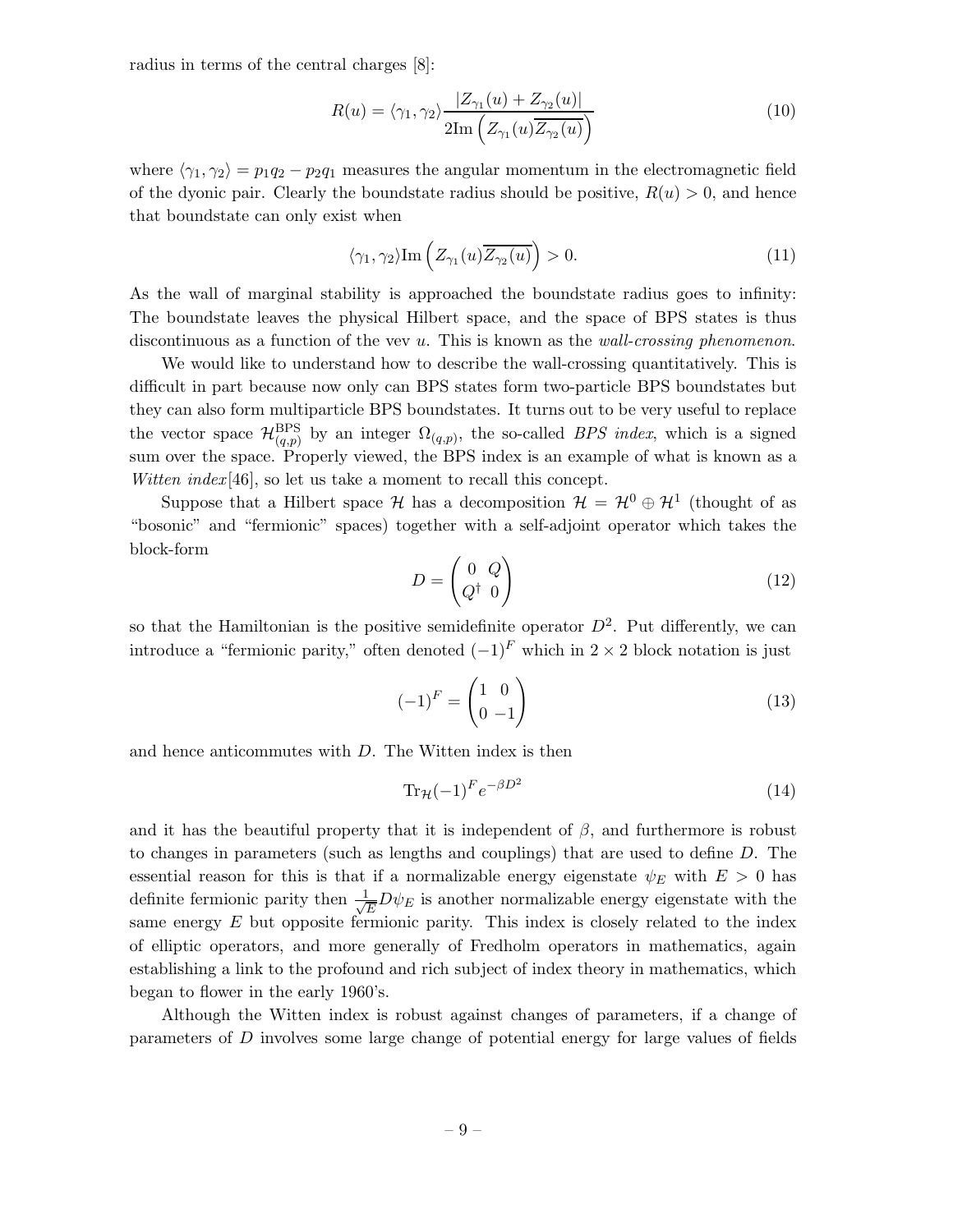(or in mathematical terms, if a change in D violates the Fredholm condition) then the index can change. In the context of  $N=2$  theories this is in fact what happens when u crosses a wall of marginal stability. Using the physical insights described above Denef and I derived a formula for the jump in the BPS index due to many, but not all, kinds of BPS boundstates [9]. Shortly after our paper appeared two mathematicians, Maxim Kontsevich and Yan Soibelman introduced a formula of a completely new type for the change of BPS indices which covers the general case  $[26]$ . <sup>10</sup> More importantly, Kontsevich and Soibelman introduced some completely new ideas and techniques into the story. Among other things, they introduced a certain *nonabelian* group, and, for each charge  $\gamma = (q, p)$ , a group element  $K_{q,p}$ . They observed that the phases of the central charges  $Z_{q,p} = qa(u) + pa_D(u)$  can be ordered in a clockwise or counterclockwise fashion and that the ordering switches from clockwise to counterclockwise as u passes through a wall of marginal stability. They then claimed that

$$
\prod_{\circlearrowleft} K_{(q,p)}^{\Omega_{(q,p)}^-} = \prod_{\circlearrowright} K_{(q,p)}^{\Omega_{(q,p)}^+}
$$
\n(15)

where  $\Omega_{(q,p)}^{\pm}$  are the BPS indices of states of charge  $(q, p)$  on either side of the wall.

I think it is fair to say that when equation (15) was announced most workers in the field were astonished and asked *Who ordered that?* In retrospect, we now understand that a very similar formula was already written by Sergio Cecotti and Cumrun Vafa in 1992 for BPS states in 1+1 dimensional QFT's [7], but it took some time for people to appreciate that. In any case, soon after the Kontsevich-Soibelman announcement, I undertook, together with Davide Gaiotto and Andy Neitzke to try to understand the origin of equation (15) in "more physical terms." A very fruitful collaboration resulted [15, 16, 17, 18, 19, 20]. As a result of our project we now have several physically-motivated ways of understanding (15). In one way of understanding the formula, we can see in retrospect that the physical mechanism explained before captures the essential physics of the wall-crossing formula and a systematic implementation of that insight indeed leads to  $(15)$  [17, 1]. More importantly, on the journey to this understanding we found many new unexpected results, both mathematical and physical, of interest to a wider community of scientists. Among these were

- 1. New constructions of hyperkähler manifolds. That is, new ways of constructing solutions to Einstein's equations on certain special manifolds (closely related to the manifold of vacua  $\mathcal{B}$ ).
- 2. Connections to Hitchin systems and cluster algebras.
- 3. Connections to the theory of integrable systems.
- 4. Exact results for line defect and surface defect correlators.

<sup>10</sup>Technically, Kontsevich and Soibelman were working with generalized Donaldson-Thomas invariants associated to a Calabi-Yau category. But these purely mathematical invariants seem to coincide with the physically determined quantities relevant to BPS states. It is another example of the miracles that make Physical Mathematics so lively.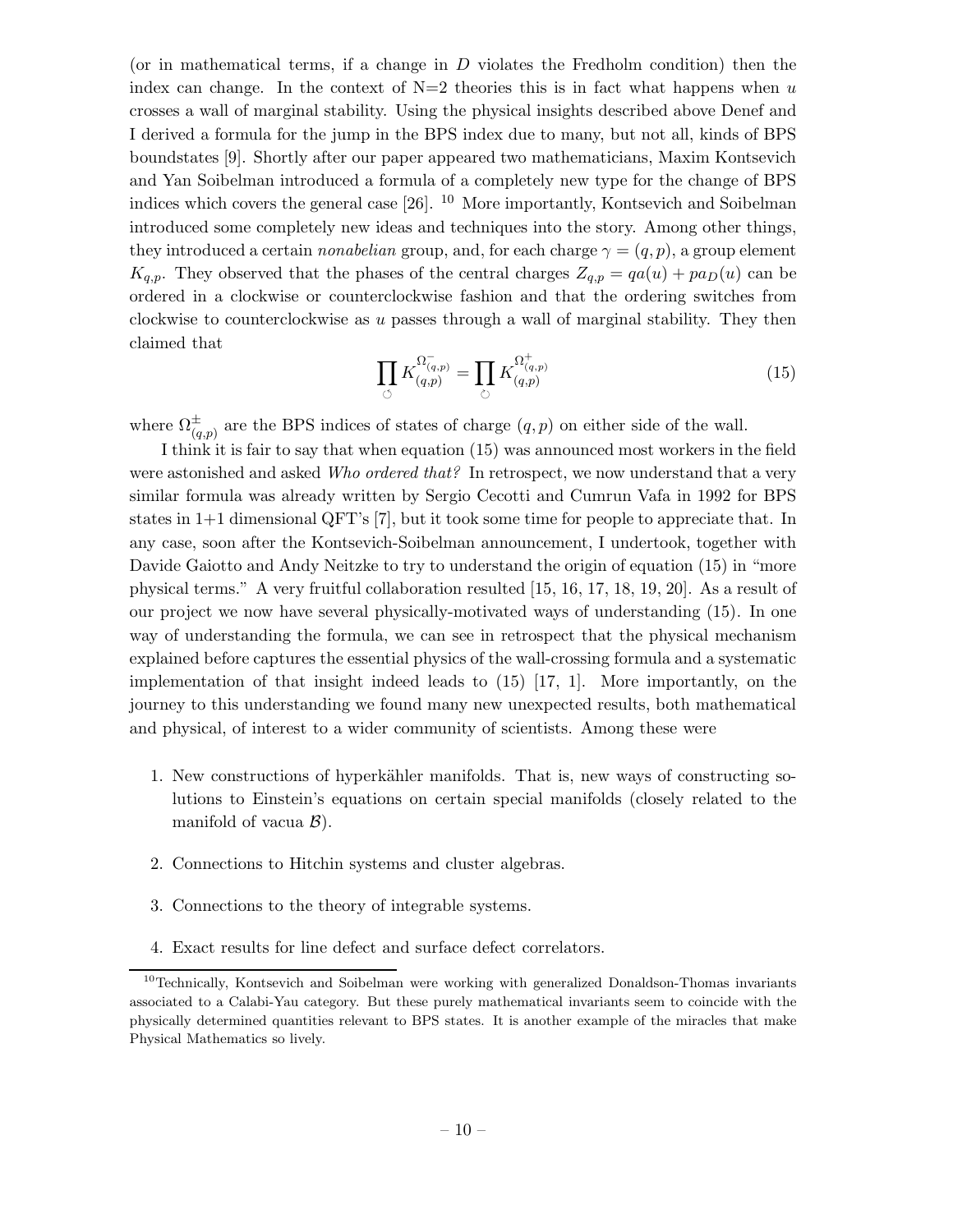As just one representative example, here is an exact formula for the expectation value of a "supersymmetric Wilson-Polyakov loop." This illustrates a result of the third type in the trichotomy mentioned above.

We consider an  $SU(2)$  N=2 gauge theory at finite temperature which in a path integral means that there are three spatial dimensions and the Euclidean time direction is periodically identified with period  $\beta = 1/kT$ . We consider the holonomy, or Wilson loop, of the gauge field around this circular direction (at any point) in space. More precisely, we consider the path integral with periodic boundary conditions for the boson and fermion fields together with an insertion of

$$
\text{Tr}_2 \text{Pexp} \int_{S^1_{\beta} \times \{\vec{0}\}} \left( \frac{\Phi}{2\zeta} + A + \frac{\zeta}{2} \bar{\Phi} \right). \tag{16}
$$

Here  $\zeta$  is an arbitrary nonzero complex number. We can state the result for the path integral exactly. It can be expressed as

$$
\mathcal{Y}_e + \frac{1}{\mathcal{Y}_e} + \mathcal{Y}_m \tag{17}
$$

where  $\mathcal{Y}_e$  and  $\mathcal{Y}_m$  are functions of  $u, \zeta, \beta$  and another angle  $\theta$ . <sup>11</sup> The functions  $\mathcal{Y}_e$  and  $\mathcal{Y}_m$ can be determined by a system of integral equations [15] which are formally identical to the Thermodynamic Bethe Ansatz equations introduced in the theory of two-dimensional integrable systems by Al. Zamolodchikov  $[50]$ . For large values of u (which correspond to weak coupling of the gauge theory)

$$
\mathcal{Y}_e \sim e^{\frac{\beta}{2\zeta}a(u) + i\theta_e + \frac{1}{2}\beta\zeta\overline{a(u)}} + \cdots \tag{18}
$$

where the corrections as well as the function  $\mathcal{Y}_m$ , are due to instanton effects, are exponentially small, and are exactly computable. From the mathematical side, the functions  $\mathcal{Y}_e$  and  $\mathcal{Y}_m$  turn out to have great geometrical significance related to cluster algebras and hyperkähler geometry.

The above result is just one of many from my project with Gaiotto and Neitzke, and that project is just one of many collaborations and projects in a community that has created a wonderful burst of activity surrounding the subject of four-dimensional  $N=2$  theories. There have been perhaps one or two hundred scientists who, for several years now, have been uncovering many delightful and surprising results. Like a beautiful flower which continues to unfold and dazzle, the deeper the probe, the richer the emergent mathematics. In addition to the relations of four-dimensional  $N=2$  theories to hyperkähler geometry, cluster algebras, cluster varieties and integrable systems several other remarkable links to subjects in pure mathematics have been discovered by many mathematicians and physicists. The full list is too long to mention here but some prominent examples include deep relations to geometric representation theory and nontrivial connections with modular tensor categories and two-dimensional conformal field theory.

<sup>&</sup>lt;sup>11</sup>Technically,  $\theta = (\theta_e, \theta_m)$  is a pair of angles given the boundary condition for the holonomy of the unbroken Maxwell gauge field and dual gauge field around the Euclidean time circle as  $\vec{x} \to \infty$ . This data is part of the specification of the vacuum of the theory.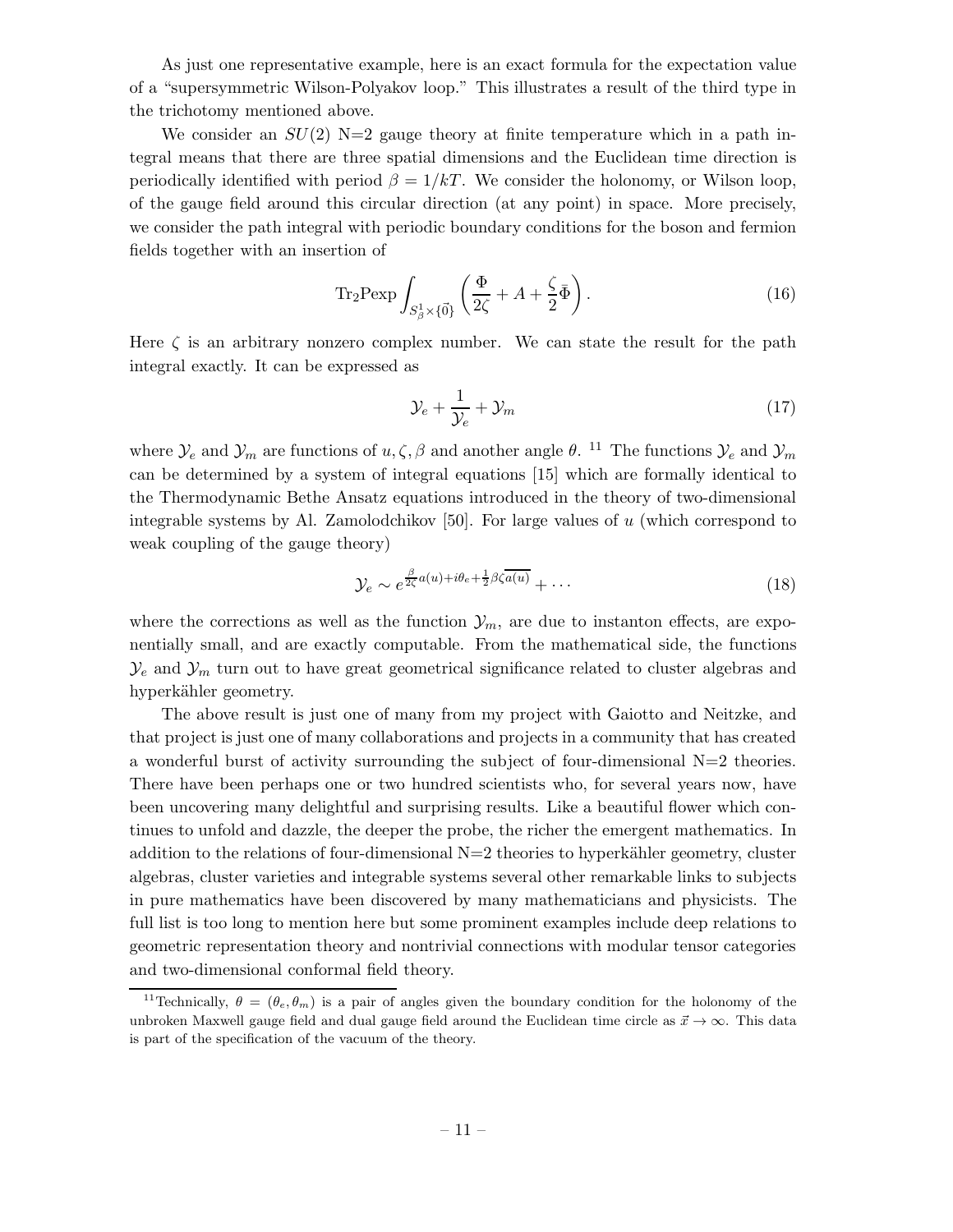Looking to the future, it is clear that there is much left to understand about  $N=2$ theories. I will just mention one out of very many directions for future research. The BPS index gives a series of many interesting integers. In general in physics, when a physical quantity turns out to be integral we should look more deeply for an interesting vector space whose dimension (or perhaps graded-dimension) gives that integer, and for mathematical structures related to that vector space. Sometimes this process is called "categorification." An (imperfect) example of this process might be the following. The binding energies of the hydrogen atom are of the form  $-Ry/N$  where  $N = 1, 4, 9, \ldots$  is a perfect square and Ry  $\frac{1}{2}mc^2\alpha^2$  is the Rydberg. <sup>12</sup> It is indeed the dimension of a vector space of eigenfunctions of the Schrödinger operator and one of the key mathematical structures is that it is a direct sum of irreducible representations of  $SU(2)$  of dimensions  $1, 3, 5, \ldots, 2\sqrt{N} - 1$ . In the Quantum Hall Effect, the quantization of the Hall conductance gives the dimension of a degenerate set of ground states when the system has doubly-periodic boundary conditions. So too, we would like to go beyond the BPS indices and understand better underlying vector spaces that lead to these integers. That is one focus of much current research, and there has been some recent progress on the issue [21].

In view of the extraordinary richness of the  $N=2$  theories one might well wonder if there is some simplifying and unifying viewpoint on all the luxuriant connections to mathematics and integrable field theories. It is widely believed by many mathematicians and physicists that there is: A striking prediction of string theory from the mid 1990's (in the hands of E. Witten, A. Strominger, and N. Seiberg) is that there is a class of six-dimensional interacting conformal quantum field theories known as the "(2,0)-theories." Many of the beautiful connections alluded to above can be traced to the very existence of these theories. On the other hand, these six-dimensional theories have not yet been fully formulated in any systematic way. There is no analog of a statement for nonabelian gauge theory like: "Make sense of the path integral over connections on a principal bundle weighted by the Yang-Mills action." Indeed the very mention of the  $(2,0)$  theories is greeted by some scientists with an indulgent smile. But many of us take them seriously. An important problem for the future is a deeper understanding and formulation of these theories. <sup>13</sup>

Looking further to the future, we should not forget that the very existence of the (2,0) theory is but a corollary of the existence of string theory. Work on the fundamental principles underlying string theory has noticeably waned. The problem has been put aside - temporarily. But, ultimately, Physical Mathematics must return to this grand question.

Finally, I would like to zoom out, as it were, and return to the much broader viewpoint with which I began. I will conclude by addressing a debate of a more political nature.

Physical Mathematics is sometimes viewed with suspicion by both physicists and mathematicians. On the one hand, mathematicians regard it as deficient, for lack of proper

 $12$ And we work in the nonrelativistic approximation.

<sup>&</sup>lt;sup>13</sup>For reviews giving a more extensive explanation of these matters the reader could consult my review talk at Strings2011 in Uppsala, my review talk at the 2012 International Congress on Mathematics and Physics in Aalborg, or my 2012 Felix Klein lectures delivered in Bonn. They are all available on my home page. I would like to stress that there are several viewpoints on this vibrant subject held by several other mathematicians and physicists which are equally if not more valid. For a good example, see the review by Yuji Tachikawa [42].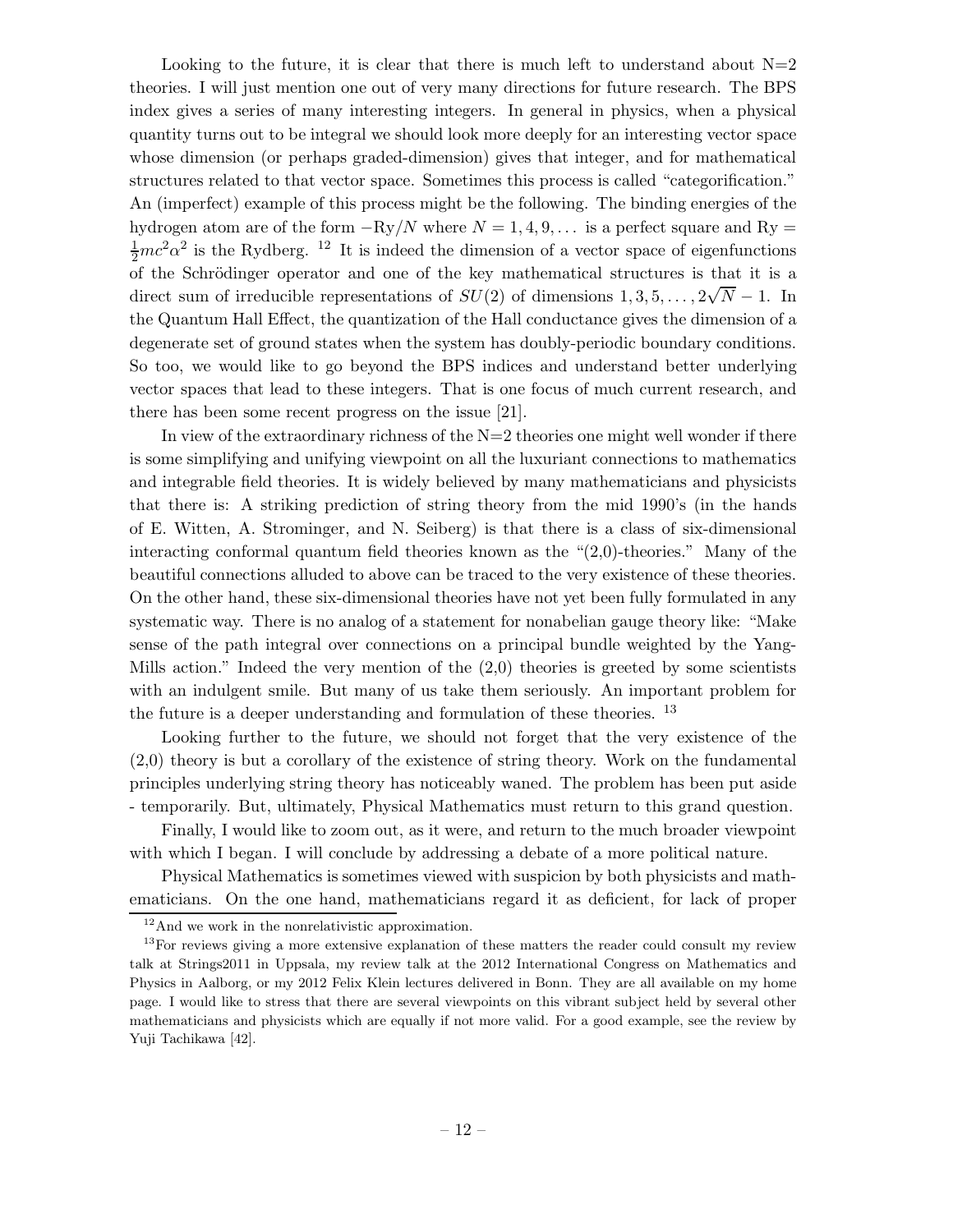mathematical rigor. The most reasoned objections along these lines were raised by Jaffe and Quinn in [23]. The excellent responses of Atiyah et. al. and Thurston need not be repeated here [3, 43]. Moreover, the proof is in the pudding: In the years since this debate broke out there have been many spectacular successes scored by Physical Mathematics, thanks again to the unreasonable effectiveness of Physics in the Mathematical Sciences. Nevertheless, Jaffe and Quinn raised some reasonable points and we should not lose sight of that.

On the other hand, the relative lack of reliance of Physical Mathematics on laboratory experiments is viewed - with some justification - as dangerous by many physicists. The dangers of relying on "pure thought" when divining the secrets of Nature are well-known and illustrated by multitudinous examples. To choose but one: Addressing an important debate of his time regarding human anatomy, Descartes gave a coherent logical proof that the human heart is a furnace, and not a pump. Our response to this objection by physicists must be more nuanced, and is a two-part response.

First, the ebullient statements of Dirac and Einstein quoted above were founded on their past spectacular accomplishments. Einstein was reluctant to acknowledge that the Michelson-Morley experiment had a significant influence in his road to special relativity. And he was right: Once Maxwell's equations are properly understood mathematically special relativity is an inevitable consequence. Even deeper reflection on the meaning of relativity led him inexorably to the general relativistic formulation of gravity. Dirac was led to his amazing insights into the existence of anti-matter through the pure mathematics of Clifford algebras and the Dirac operator (admittedly prompted by the enigma of the electron's spin - an experimental discovery). The danger with this view, of course, is the spectre of human arrogance. We must ask: Would any community of humans pursuing Hilbert's 6th problem of 1900 have discovered the bizarre mathematical structure we call Quantum Mechanics without the insistent promptings and chastening from experiments on blackbody radiation and atomic structure? My guess is that it would never have happened based on purely mathematical reasoning.

But that does not mean we should abandon the search! Mathematical beauty is not an infallible guide, but more often than not it has been a very useful tool. And this brings me to the second response: In the search itself great mathematics is created. Mathematical truth is something which can be tested, agreed upon, and verified. A mathematical discovery can be, in and of itself, a great intellectual achievement. Therefore, I think I can confidently predict that Physical Mathematics will be a long-standing fixture of the intellectual landscape, and is likely to remain an important beacon for progress in both Physics and in Mathematics, for some time to come.

## References

- [1] E. Andriyash, F. Denef, D. L. Jafferis and G. W. Moore, "Wall-crossing from supersymmetric galaxies," JHEP 1201, 115 (2012) [arXiv:1008.0030 [hep-th]].
- [2] P. Aspinwall, T. Bridgeland, A. Craw, M.R. Douglas, M. Gross, et. al. *Dirichlet Branes and Mirror Symmetry*, Clay Mathematical Monographs, vol. 4, 2009.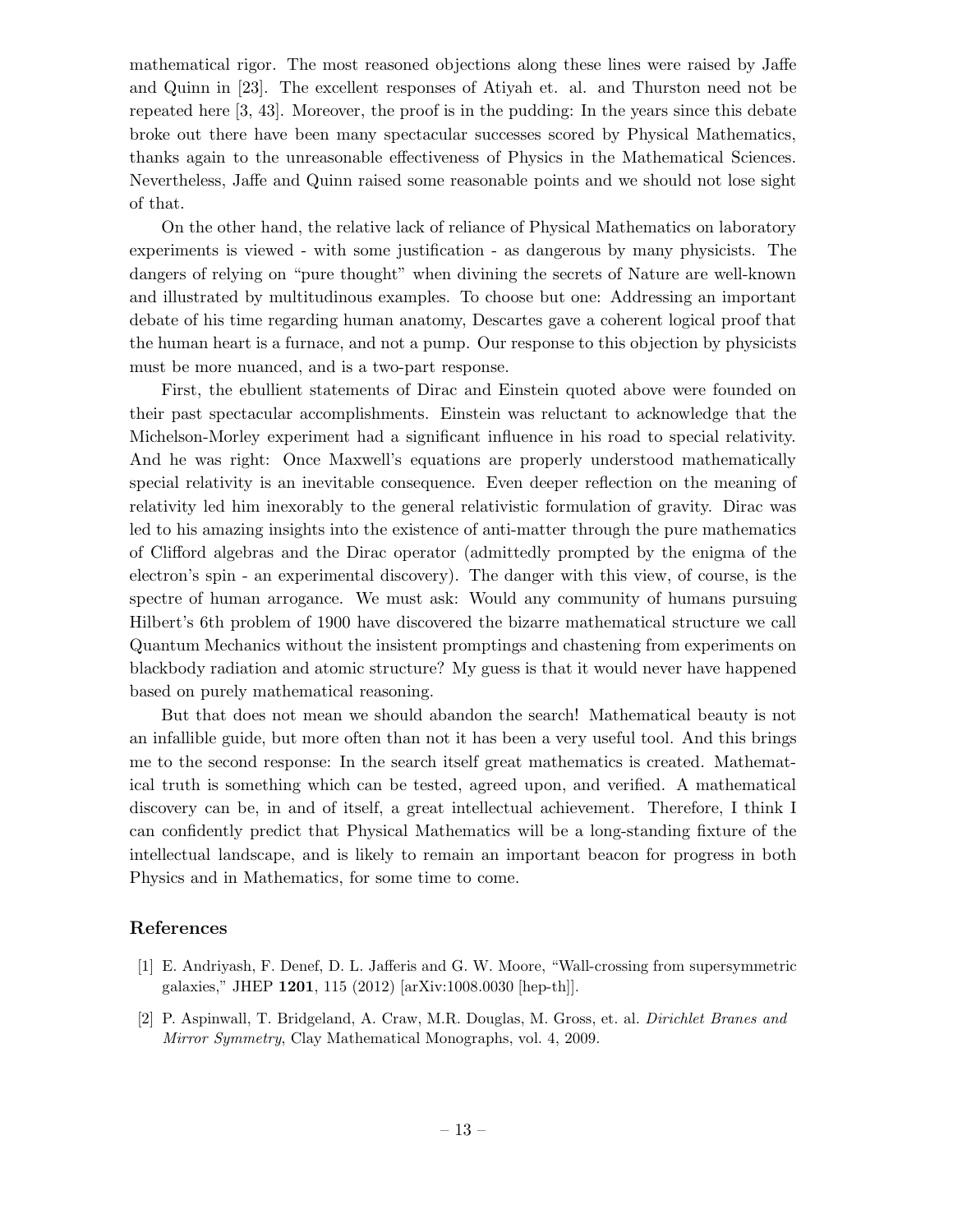- [3] M. Atiyah, A. Borel, G. J. Chaitin, D. Friedan, J. Glimm, J. J. Gray, M. W. Hirsch and S. Mac Lane *et al.*, "Responses to 'Theoretical mathematics: toward a cultural synthesis of mathematics and theoretical physics', by A. Jaffe and F. Quinn," Bull. Am. Math. Soc. 30, 178 (1994) [math/9404229 [math-ho]].
- [4] A. A. Belavin, A. M. Polyakov and A. B. Zamolodchikov, "Infinite Conformal Symmetry in Two-Dimensional Quantum Field Theory," Nucl. Phys. B 241, 333 (1984).
- [5] I. Brunner, M. R. Douglas, A. E. Lawrence and C. Romelsberger, "D-branes on the quintic," JHEP 0008, 015 (2000) [hep-th/9906200].
- [6] S. Cecotti, P. Fendley, K. A. Intriligator and C. Vafa, "A New supersymmetric index," Nucl. Phys. B 386, 405 (1992) [hep-th/9204102].
- [7] S. Cecotti, C. Vafa, "On classification of N=2 supersymmetric theories," Commun. Math. Phys. 158, 569-644 (1993). [hep-th/9211097].
- [8] F. Denef, "Supergravity flows and D-brane stability," JHEP 0008, 050 (2000) [hep-th/0005049].
- [9] F. Denef and G. W. Moore, "Split states, entropy enigmas, holes and halos," JHEP 1111, 129 (2011) [hep-th/0702146 [HEP-TH]].
- [10] Paul Adrian Maurice Dirac, "Quantised Singularities in the Electromagnetic Field," Proc. Roy. Soc. A 133, 60
- [11] Paul Adrian Maurice Dirac, "The Relation between Mathematics and Physics," Proceedings of the Royal Society (Edinburgh) Vol. 59, 1938-39, Part II pp. 122-129
- [12] F. J. Dyson, "Missed opportunities," Bull. Am. Math. Soc. 78, 635 (1972).
- [13] F. J. Dyson, "Unfashionable pursuits," The Mathematical Intelligencer (Impact Factor: 0.54). 01/1983; 5(3):47-54. DOI:10.1007/BF03026573
- [14] A. Einstein, "On the Method of Theoretical Physics," Philosophy of Science, Vol. 1, No. 2, (Apr., 1934), pp. 163-169 Published by: The University of Chicago Press on behalf of the Philosophy of Science Association. http://www.jstor.org/stable/184387
- [15] D. Gaiotto, G. W. Moore and A. Neitzke, "Four-dimensional wall-crossing via three-dimensional field theory," arXiv:0807.4723 [hep-th].
- [16] D. Gaiotto, G. W. Moore and A. Neitzke, "Wall-crossing, Hitchin Systems, and the WKB Approximation," arXiv:0907.3987 [hep-th].
- [17] D. Gaiotto, G. W. Moore, A. Neitzke, "Framed BPS States," [arXiv:1006.0146 [hep-th]].
- [18] D. Gaiotto, G. W. Moore, A. Neitzke, "Wall-Crossing in Coupled 2d-4d Systems," [arXiv:1103.2598 [hep-th]].
- [19] D. Gaiotto, G. W. Moore and A. Neitzke, "Spectral networks," arXiv:1204.4824 [hep-th].
- [20] D. Gaiotto, G. W. Moore and A. Neitzke, "Spectral Networks and Snakes," arXiv:1209.0866 [hep-th].
- [21] D. Gaiotto, G. W. Moore and E. Witten, "Algebra of the Infrared: String Field Theoretic Structures in Massive  $\mathcal{N} = (2, 2)$  Field Theory In Two Dimensions," to appear.
- [22] G. W. Gibbons and N. S. Manton, "Classical and Quantum Dynamics of BPS Monopoles," Nucl. Phys. B 274, 183 (1986).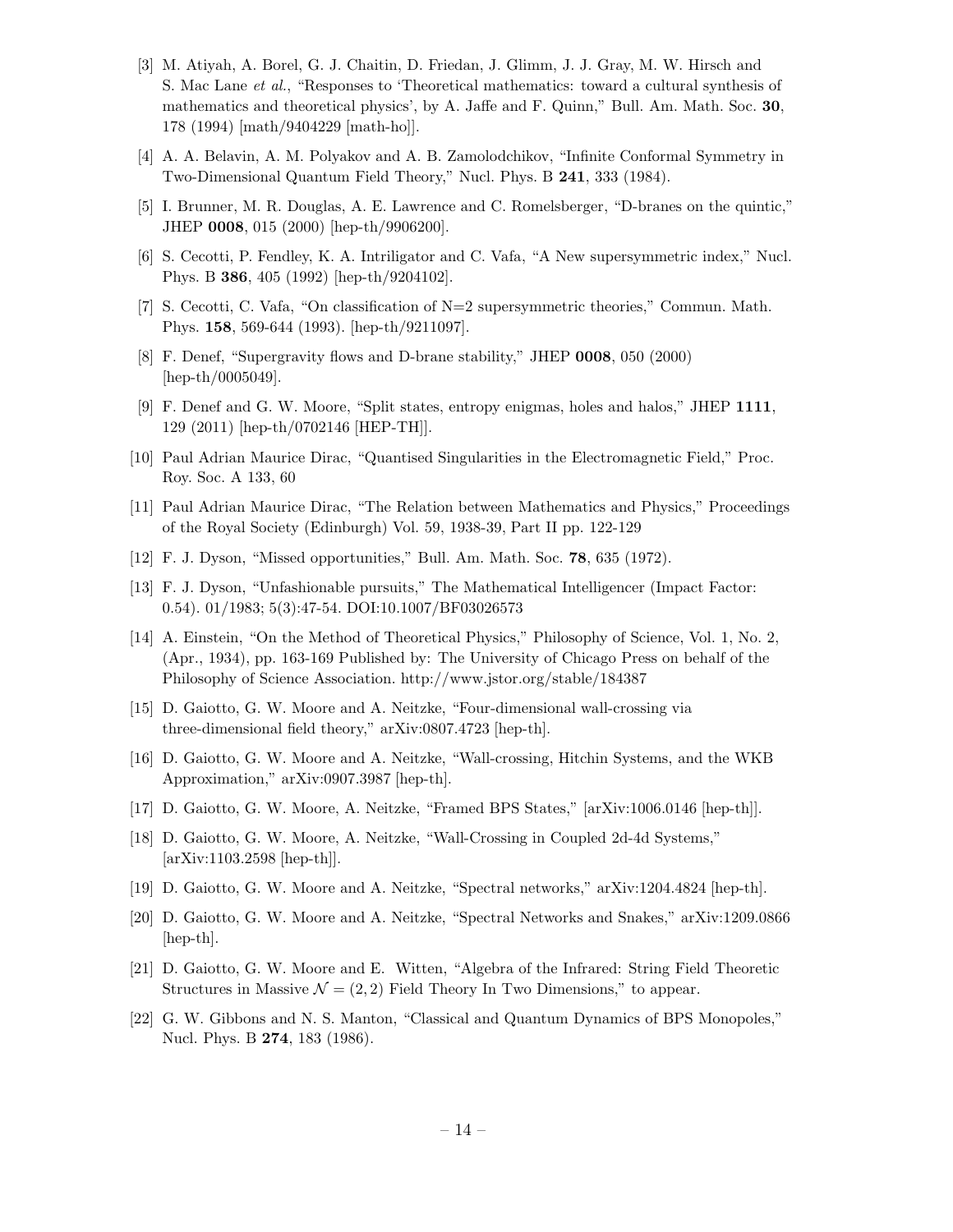- [23] A. M. Jaffe and F. Quinn, "'Theoretical mathematics': Toward a cultural synthesis of mathematics and theoretical physics," Bull. Am. Math. Soc. 29, 1 (1993) [math/9307227 [math-ho]].
- [24] B. Kol and M. Kroyter, "On the spatial structure of monopoles," hep-th/0002118.
- [25] M. Kontsevich, "Homological Algebra of Mirror Symmetry," alg-geom/9411018.
- [26] M. Kontsevich and Y. Soibelman, "Stability structures, motivic Donaldson-Thomas invariants and cluster transformations," arXiv:0811.2435 [math.AG].
- [27] K. -M. Lee and P. Yi, "Dyons in N=4 supersymmetric theories and three pronged strings," Phys. Rev. D 58, 066005 (1998) [hep-th/9804174].
- [28] M. Marino, G. W. Moore and G. Peradze, "Four manifold geography and superconformal symmetry," math/9812042.
- [29] M. Marino, G. W. Moore and G. Peradze, "Superconformal invariance and the geography of four manifolds," Commun. Math. Phys. 205, 691 (1999) [hep-th/9812055].
- [30] James Clerk Maxwell, "Mathematical and Physical Science," Section A (Mathematical and Physical Sciences) of the British Association, Liverpool, 1870. Nature 2 (1870), 419-422.
- [31] A. Mikhailov, N. Nekrasov and S. Sethi, "Geometric realizations of BPS states in N=2 theories," Nucl. Phys. B 531, 345 (1998) [hep-th/9803142].
- [32] G. W. Moore and N. Seiberg, "Polynomial Equations for Rational Conformal Field Theories," Phys. Lett. B 212, 451 (1988).
- [33] G. W. Moore and N. Seiberg, "Classical and Quantum Conformal Field Theory," Commun. Math. Phys. 123, 177 (1989).
- [34] G. W. Moore and N. Seiberg, "Lectures On Rcft," In \*Trieste 1989, Proceedings, Superstrings '89\* 1-129.
- [35] G. W. Moore and N. Read, "Nonabelions in the fractional quantum Hall effect," Nucl. Phys. B 360, 362 (1991).
- [36] G. W. Moore and E. Witten, "Integration over the u plane in Donaldson theory," Adv. Theor. Math. Phys. 1, 298 (1997) [hep-th/9709193].
- [37] G.W. Moore, Felix Klein Lectures: "Applications of the Six-dimensional (2,0) Theory to Physical Mathematics," October 1 - 11, 2012 at the Hausdorff Insitute for Mathematics, Bonn. http://www.physics.rutgers.edu/∼ gmoore/FelixKleinLectureNotes.pdf
- [38] N. Nekrasov and V. Pestun, "Seiberg-Witten geometry of four dimensional N=2 quiver gauge theories," arXiv:1211.2240 [hep-th].
- [39] N. Seiberg and E. Witten, "Monopole Condensation, And Confinement In N=2 Supersymmetric Yang-Mills Theory," Nucl. Phys. B 426, 19 (1994) [Erratum-ibid. B 430, 485 (1994)] [arXiv:hep-th/9407087].
- [40] N. Seiberg and E. Witten, "Monopoles, duality and chiral symmetry breaking in  $N=2$ supersymmetric QCD," Nucl. Phys. B 431, 484 (1994) [hep-th/9408099].
- [41] A. Strominger, "Open p-branes," Phys. Lett. B383, 44-47 (1996). [hep-th/9512059].
- [42] Y. Tachikawa, "N=2 supersymmetric dynamics for dummies," arXiv:1312.2684 [hep-th].